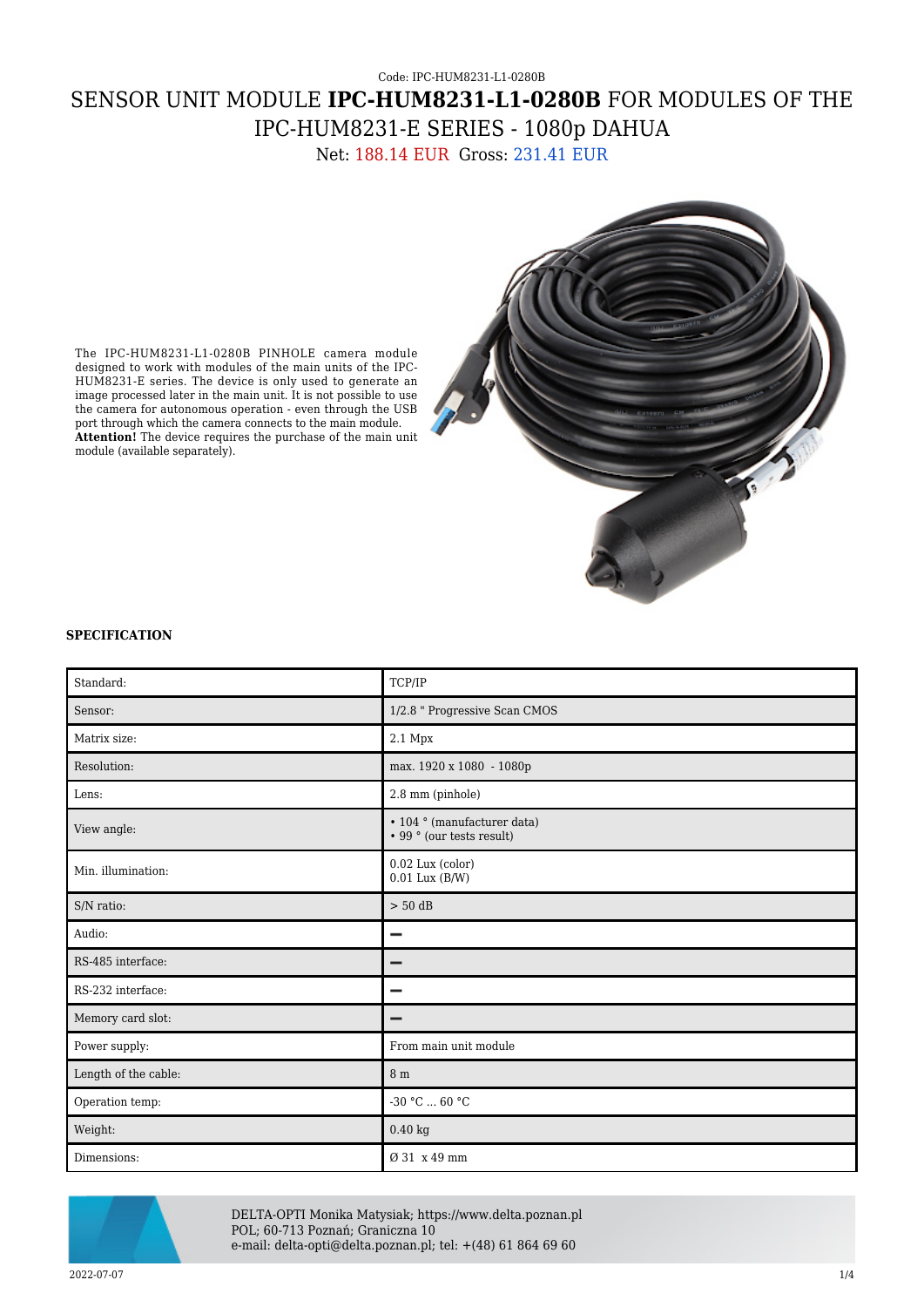| Manufacturer / Brand: | <b>DAHUA</b> |
|-----------------------|--------------|
| Guarantee:            | 3 years      |

## **PRESENTATION**

Small dimensions camera:



Front view:



Camera connector:



DELTA-OPTI Monika Matysiak; https://www.delta.poznan.pl POL; 60-713 Poznań; Graniczna 10 e-mail: delta-opti@delta.poznan.pl; tel: +(48) 61 864 69 60

2022-07-07 2/4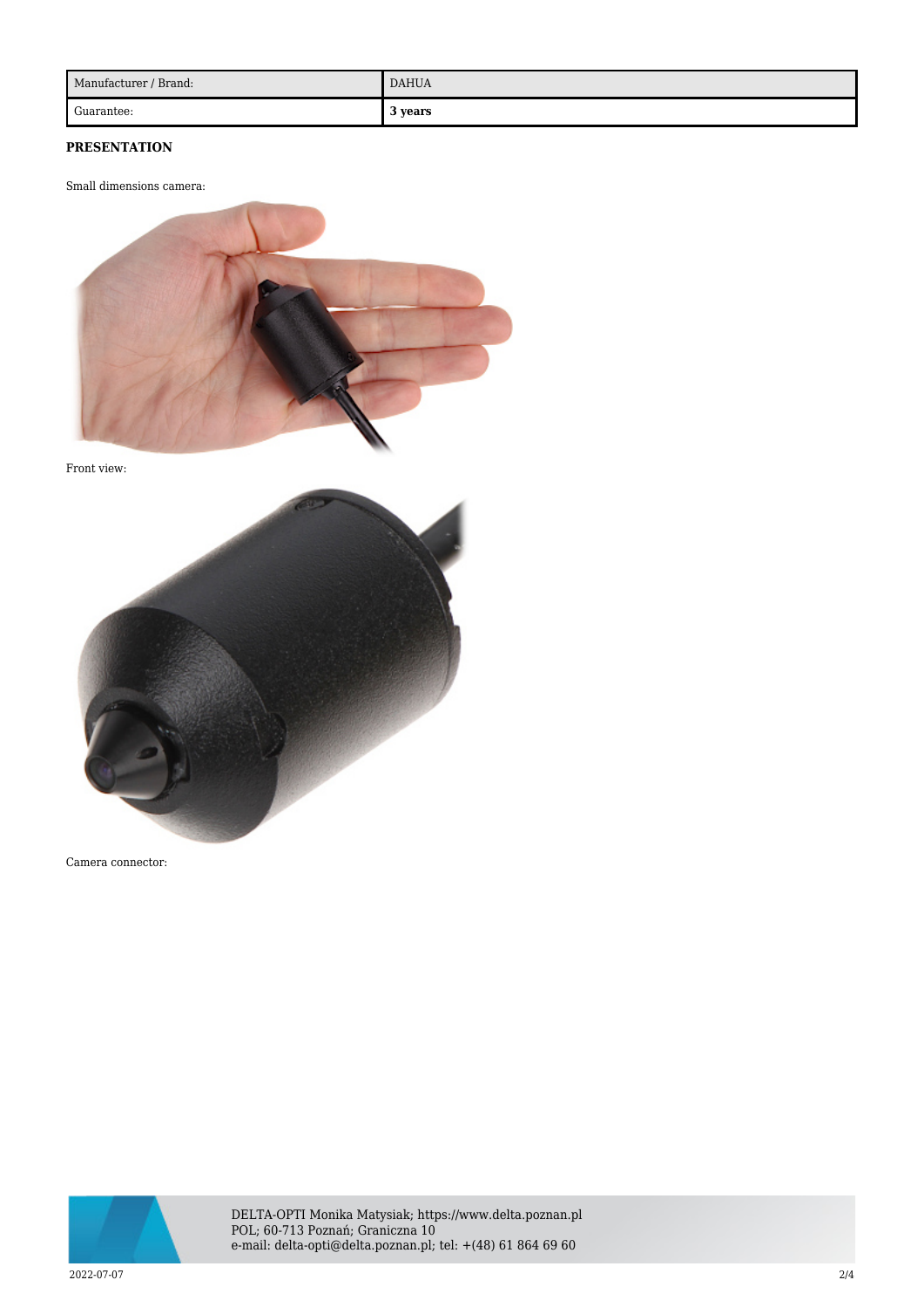

#### Dimensions:



See how to initialize DAHUA cameras: :

In the kit:



### **OUR TESTS**







DELTA-OPTI Monika Matysiak; https://www.delta.poznan.pl POL; 60-713 Poznań; Graniczna 10 e-mail: delta-opti@delta.poznan.pl; tel: +(48) 61 864 69 60

2022-07-07 3/4